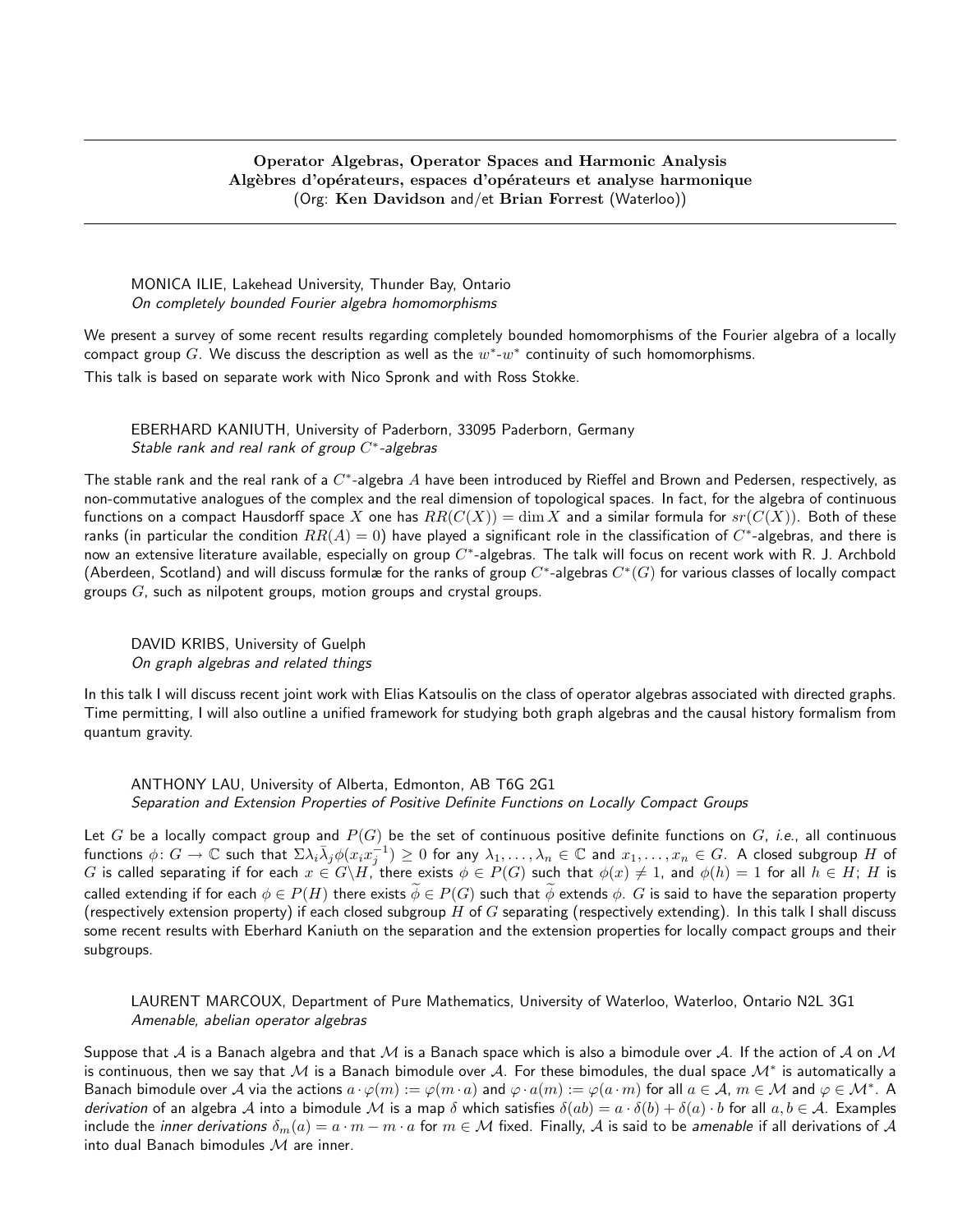In this talk we shall discuss the problem of similarity of abelian, amenable algebras of operators on a Hilbert space  $H$  to  $C^*$ -algebras.

PAUL MUHLY, University of Iowa Models and Representations

In this talk, I will discuss recent work with Baruch Solel concerning canonical models for representations of tensor algebras. Very roughly, we have developed a model theory for completely contractive representations of tensor algebras that is an almost exact analogue of the model theory for single contraction operators developed by Sz.-Nagy and Foiaș, and others.

MATTHIAS NEUFANG, Carleton University, Ottawa, Ontario K1S 5B6 Operator analogues of various algebras arising in abstract harmonic analysis

In the framework of his concept of an amenable representation, M. B. Bekka has introduced an operator version of the  $C^*$ -algebra  $LUC(G)$  of bounded left uniformly continuous functions on a locally compact group G. This  $C^*$ -subalgebra of  $B(L_2(G))$ , denoted by  $X(L_2(G))$ , contains both  $LUC(G)$  and the compact operators on  $L_2(G)$ . Using my convolution type product of trace class operators on  $L_2(G)$ , I present a structural analysis of  $X(L_2(G))$ . Moreover, the dual  $X(L_2(G))^*$ naturally becomes a (completely contractive) Banach algebra. The latter admits a completely isometric representation as completely bounded operators on  $B(L_2(G))$ ; as such, it gives new insight into the representation theoretical programme (carried out by M. Neufang, Z.-J. Ruan and N. Spronk) of studying algebras in abstract harmonic analysis as subalgebras of  $CB(B(L_2(G)))$ —such as the measure algebra and the completely bounded multipliers of the Fourier algebra. Finally, the investigations of  $X(L_2(G))^{\ast}$  lead to what may be considered as a non-commutative analogue of the measure algebra. Extensions of the results to locally compact quantum groups are also discussed.

This is joint work with Z.-J. Ruan.

DAVID PITTS, University of Nebraska, Lincoln, NE 68588 Isomorphisms for Triangular Subalgebras of  $C^*$ -Diagonals

Renault, extending a definition of Kumjian, defines a  $C^*$ -diagonal to be a pair  $(C,D)$ , where  $C$  is a unital  $C^*$ -algebra and  $\mathcal{D} \subseteq \mathcal{C}$  is a unital abelian  $C^*$ -subalgebra satisfying:

- (a) every pure state of  $D$  has a unique extension to a pure state of  $C$ ,
- (b)  $\overline{\text{span}}\{v \in \mathcal{C} : v\mathcal{D}v^* \cup v^*\mathcal{D}v \subseteq \mathcal{D}\} = \mathcal{C}$ , and
- (c) the unique conditional expectation  $E: \mathcal{C} \to \mathcal{D}$  (existence is implied by (a)) is faithful.

A norm-closed subalgebra  $A \subseteq C$  is triangular if  $A \cap A^* = D$ .

In this talk, I will discuss the following result:

**Theorem** For  $i=1,2$  suppose  $(\mathcal{C}_i,\mathcal{D}_i)$  are  $C^*$ -diagonals and  $\mathcal{A}_i\subseteq\mathcal{C}_i$  is triangular. Then any bounded isomorphism  $\theta \colon \mathcal{A}_1 \to \mathcal{A}_2$  is completely bounded with  $\|\theta\|_{cb} = \|\theta\|.$ 

Let  $B_i\subseteq C_i$  be the  $C^*$ -subalgebra of  $C_i$  generated by  $\mathcal{A}_i$ . It turns out that  $B_i$  is the  $C^*$ -envelope of  $\mathcal{A}_i$ . Thus, when  $\theta$ is isometric, the theorem implies that  $\theta$  extends to a \*-isomorphism of  $B_1$  onto  $B_2$ . This provides a new proof for, and an extension of, a result of Muhly, Qiu and Solel.

ZHONG-JIN RUAN, University of Illinois at Urbana–Champaign Group C<sup>\*</sup>-algebras and Related Harmonic Analysis Properties

In this talk, I will discuss some properties on group  $C^*$ -algebras and their connections to Fourier algebras and Fourier–Stieltjes algebras.